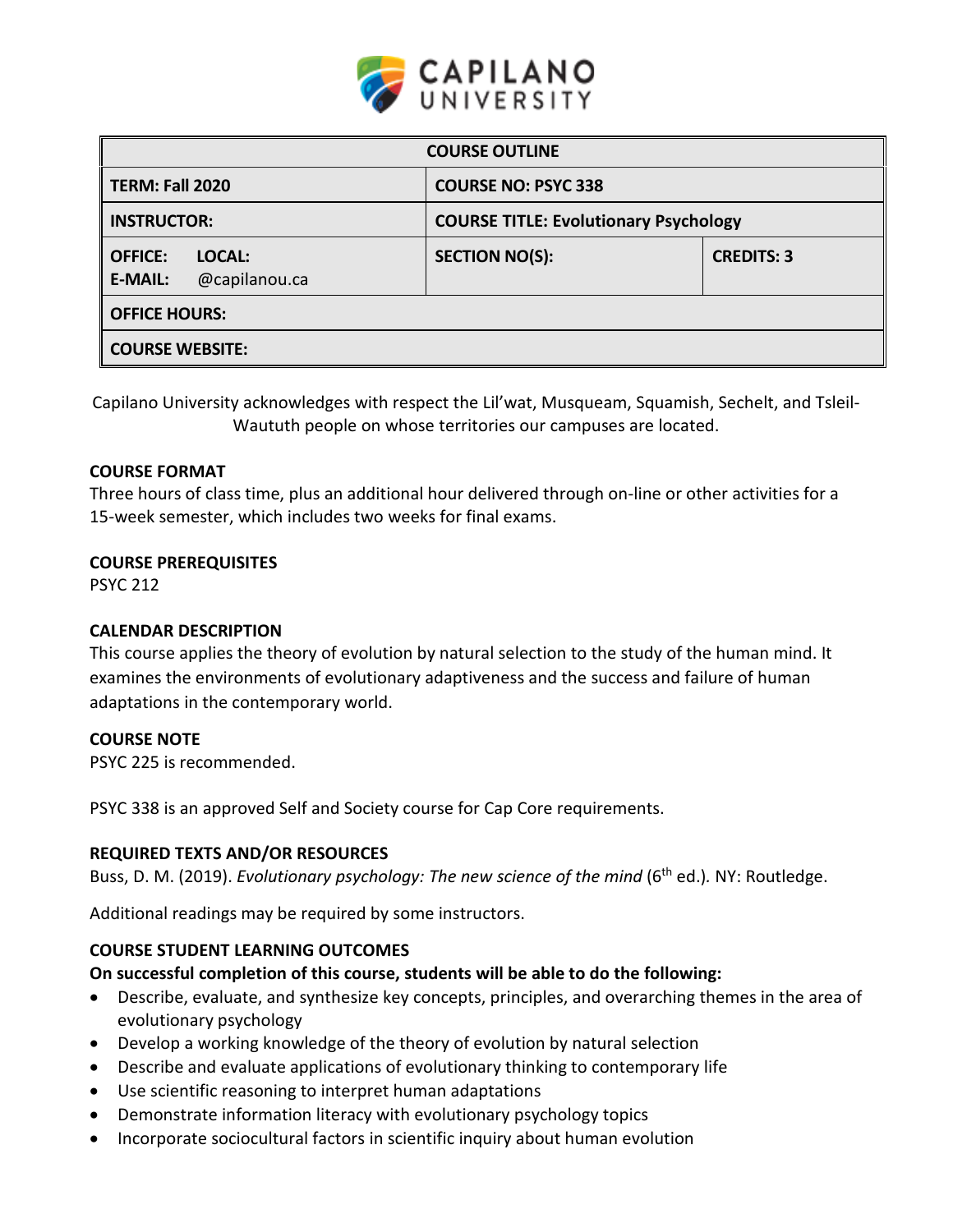- Describe how evolutionary psychology can promote civic, social, and global outcomes that benefit others
- Apply ethical standards to evaluate psychological science and practice
- Demonstrate effective writing on the subject matter of evolutionary psychology
- Exhibit self-efficacy and self-regulation

# **Students who complete this Self and Society course will be able to do the following:**

- Identify potential root causes of local/global problems and how they affect local/global cultures, economies, politics, and policies.
- Assess and evaluate individual and collective responsibilities within a diverse and interconnected global society.
- Synthesize a range of differing community perspectives on ethics and justice and explain how these perspectives can inform structural change.
- Explain how contexts (e.g. cultural, historical, colonial, economic, technological) shape identity formation and social structures.

| Date                              | Topic                                                        | Readings               |  |
|-----------------------------------|--------------------------------------------------------------|------------------------|--|
| Week 1                            | <b>History of Evolutionary Perspectives</b>                  | <b>Buss Chapter 1</b>  |  |
| Week 2                            | Natural Selection; Ancestral and                             | <b>Buss Chapter 2</b>  |  |
|                                   | <b>Contemporary Environments</b>                             |                        |  |
| Week 3                            | Survival in the Natural World<br><b>Buss Chapter 3</b>       |                        |  |
| Week 4                            | <b>Buss Chapter 4</b><br><b>Women's Mating Strategies</b>    |                        |  |
| Week 5                            | Men's Mating Strategies                                      | <b>Buss Chapter 5</b>  |  |
| Week 6                            | <b>Short Term Sexual Strategies</b>                          | <b>Buss Chapter 6</b>  |  |
| Week 7                            | Mid-term Exam                                                |                        |  |
| Week 8                            | Parenting                                                    | <b>Buss Chapter 7</b>  |  |
| Week 9                            | Kinship                                                      | <b>Buss Chapter 8</b>  |  |
| Week 10<br>Cooperating            |                                                              | <b>Buss Chapter 9</b>  |  |
| Aggression and Warfare<br>Week 11 |                                                              | <b>Buss Chapter 10</b> |  |
| Week 12                           | <b>Conflicts in Relationships</b>                            | <b>Buss Chapter 11</b> |  |
| Week 13                           | <b>Status and Social Dominance</b><br><b>Buss Chapter 12</b> |                        |  |
| <b>Weeks 14/15</b>                | FINAL EXAMINATION HELD IN FINAL EXAM                         |                        |  |
|                                   | <b>PERIOD</b>                                                |                        |  |

#### **COURSE CONTENT**

All assigned chapters are required and will be examined, regardless of whether the material in them is covered in class.

# **EVALUATION PROFILE**

| Written Assignments                                                | $20 - 40\%$ <sup>*</sup> |
|--------------------------------------------------------------------|--------------------------|
| Examinations/Quizzes/Presentations                                 | $25 - 60\%$ <sup>*</sup> |
| <b>Final Examination</b>                                           | 20-35%                   |
| Total                                                              | 100%                     |
| *Note: No single evaluation component will be worth more than 35%. |                          |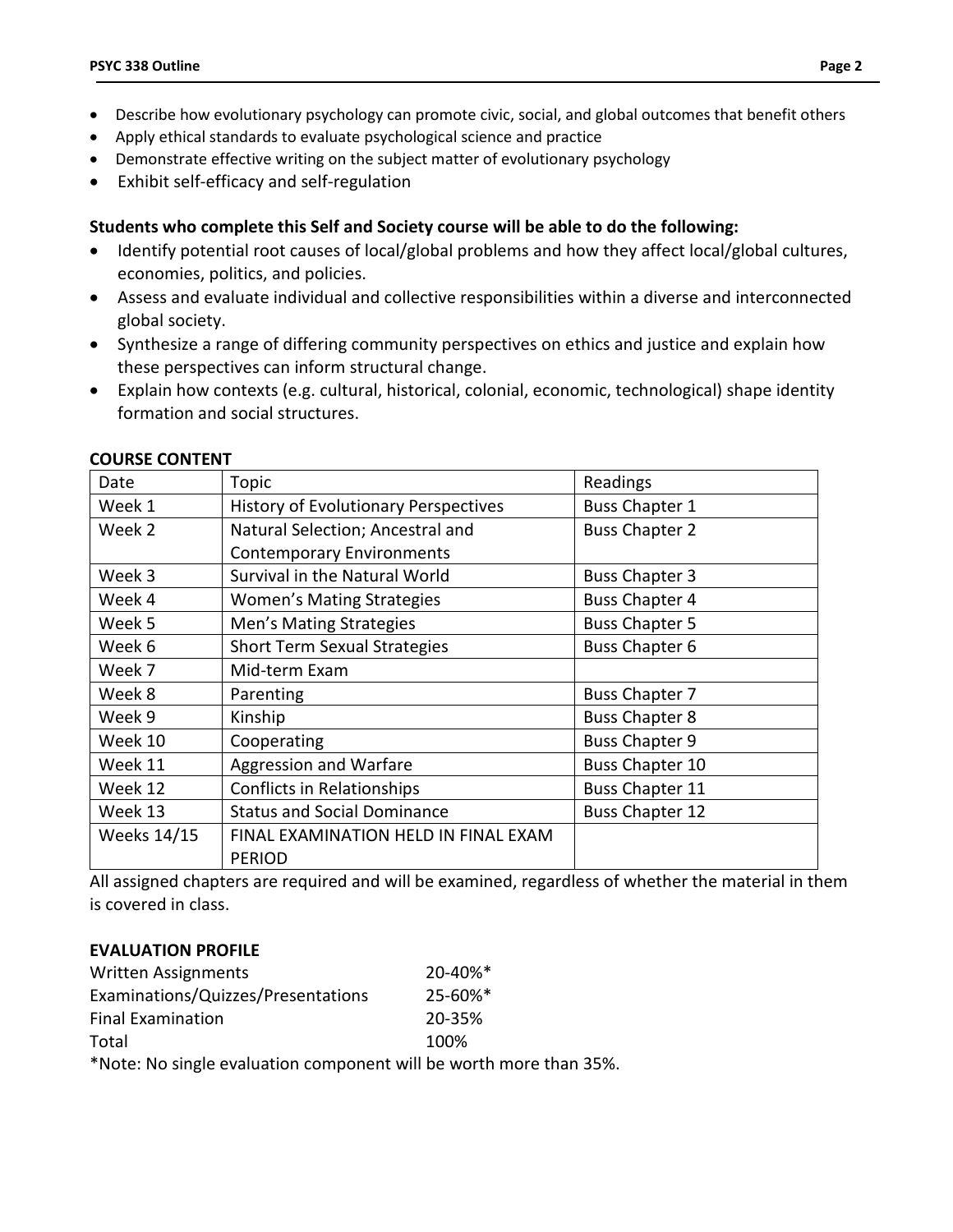#### **GRADING PROFILE**

|               |                             | $ $ A+ = 90-100 $ $ B+ = 77-79 $ $ C+ = 67-69 $ $ D = 50-59 |             |
|---------------|-----------------------------|-------------------------------------------------------------|-------------|
|               |                             | . = 85-89   B = 73-76   C = 63-66                           | $ F = 0-49$ |
| $A - = 80-84$ | $B - = 70-72$ $C - = 60-62$ |                                                             |             |

#### **Incomplete Grades**

Grades of Incomplete "I" are assigned only in exceptional circumstances when a student requests extra time to complete their coursework. Such agreements are made only at the request of the student, who is responsible to determine from the instructor the outstanding requirements of the course.

#### **Late Assignments**

Unless otherwise specified, assignments are due at the beginning of the class on the due date listed. If you anticipate handing in an assignment late, please consult with your instructor beforehand.

### **Missed Exams/Quizzes/Labs etc.**

Make-up exams, quizzes and/or tests are given at the discretion of the instructor, in medical emergencies or severe personal crises, with prior notice, and appropriate documentation. Some missed labs or other activities may not be able to be accommodated. Please consult with your instructor.

#### **Attendance**

Students are expected to maintain regular class attendance. Students are responsible for all announcements made in class, online to students' my.capilanou.ca email account or course website, and for all material on the course syllabus. Although instructors may discuss only portions of a chapter in class, students are responsible for studying all of each chapter listed in the course syllabus. Appropriate university behaviour is expected (see the University Calendar).

#### **English Usage**

University level writing skills are required in all assignments. American Psychological Association (APA) writing guidelines, including the use of respectful language, must be followed. All assignments must be original and must be used for this course only. Students are expected to proofread all written work for any grammatical, spelling and stylistic errors. Instructors may deduct marks for incorrect grammar and spelling in written assignments.

#### **Electronic Devices**

The use of personal technology is permitted in the classroom for note-taking purposes only, and if it is not distracting to others. During an exam, all personal technology must be turned off and removed from the desk. The use of programmable calculators will not be allowed in any test which is part of the grading profile.

#### **On-line Communication**

Outside of the classroom, instructors will (if necessary) communicate with students using either their official Capilano University email or eLearn; please check both regularly. Official communication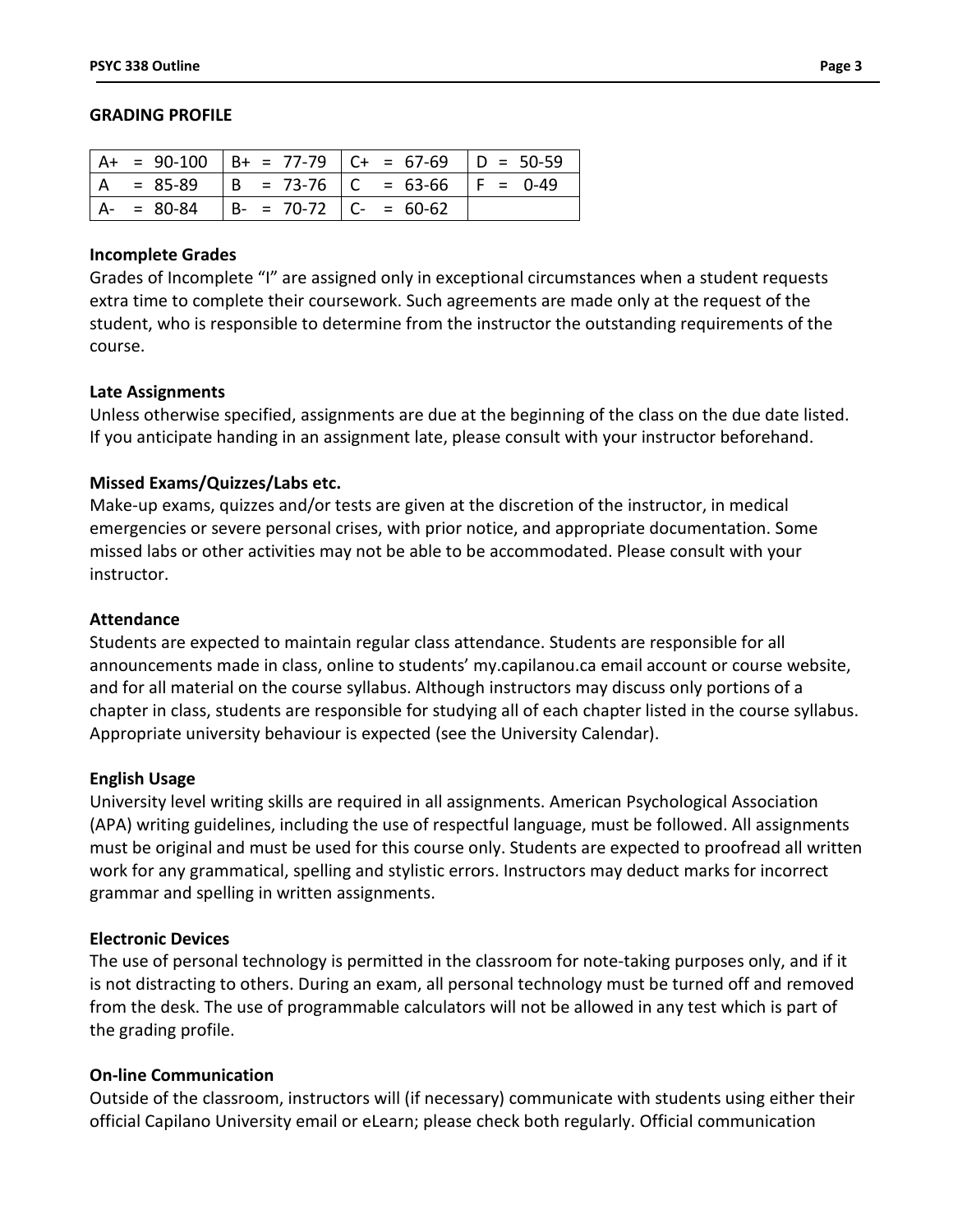between Capilano University and students is delivered to students' Capilano University email addresses only.

## **UNIVERSITY OPERATIONAL DETAILS**

## **Tools for Success**

Many services are available to support student success for Capilano University students. A central navigation point for all services can be found at:<https://www.capilanou.ca/student-life/>

# **Capilano University Security: download the [CapU Mobile Safety App](https://www.capilanou.ca/student-life/support--wellness/safety--security/capu-safe-app/)**

## **Policy Statement (S2009-06)**

Capilano University has policies on Academic Appeals (including appeal of final grade), Student Conduct, Cheating and Plagiarism, Academic Probation and other educational issues. These and other policies are available on the University website.

# **Academic Integrity (S2017-05)**

Any instance of academic dishonesty or breach of the standards of academic integrity is serious and students will be held accountable for their actions, whether acting alone or in a group. See policy and procedures S2017-05 Academic Integrity for more information: [https://www.capilanou.ca/about](https://www.capilanou.ca/about-capu/governance/policies/)[capu/governance/policies/](https://www.capilanou.ca/about-capu/governance/policies/)

Violations of academic integrity, including dishonesty in assignments, examinations, or other academic performances, are prohibited and will be handled in accordance with the Student Academic Integrity Procedures.

**Academic dishonesty** is any act that breaches one or more of the principles of academic integrity. Acts of academic dishonesty may include but are not limited to the following types:

**Cheating**: Using or providing unauthorized aids, assistance or materials while preparing or completing assessments, or when completing practical work (in clinical, practicum, or lab settings), including but not limited to the following:

- Copying or attempting to copy the work of another during an assessment;
- Communicating work to another student during an examination;
- Using unauthorized aids, notes, or electronic devices or means during an examination;
- Unauthorized possession of an assessment or answer key; and/or,
- Submitting of a substantially similar assessment by two or more students, except in the case where such submission is specifically authorized by the instructor.

**Fraud**: Creation or use of falsified documents.

**Misuse or misrepresentation of sources**: Presenting source material in such a way as to distort its original purpose or implication(s); misattributing words, ideas, etc. to someone other than the original source; misrepresenting or manipulating research findings or data; and/or suppressing aspects of findings or data in order to present conclusions in a light other than the research, taken as a whole, would support.